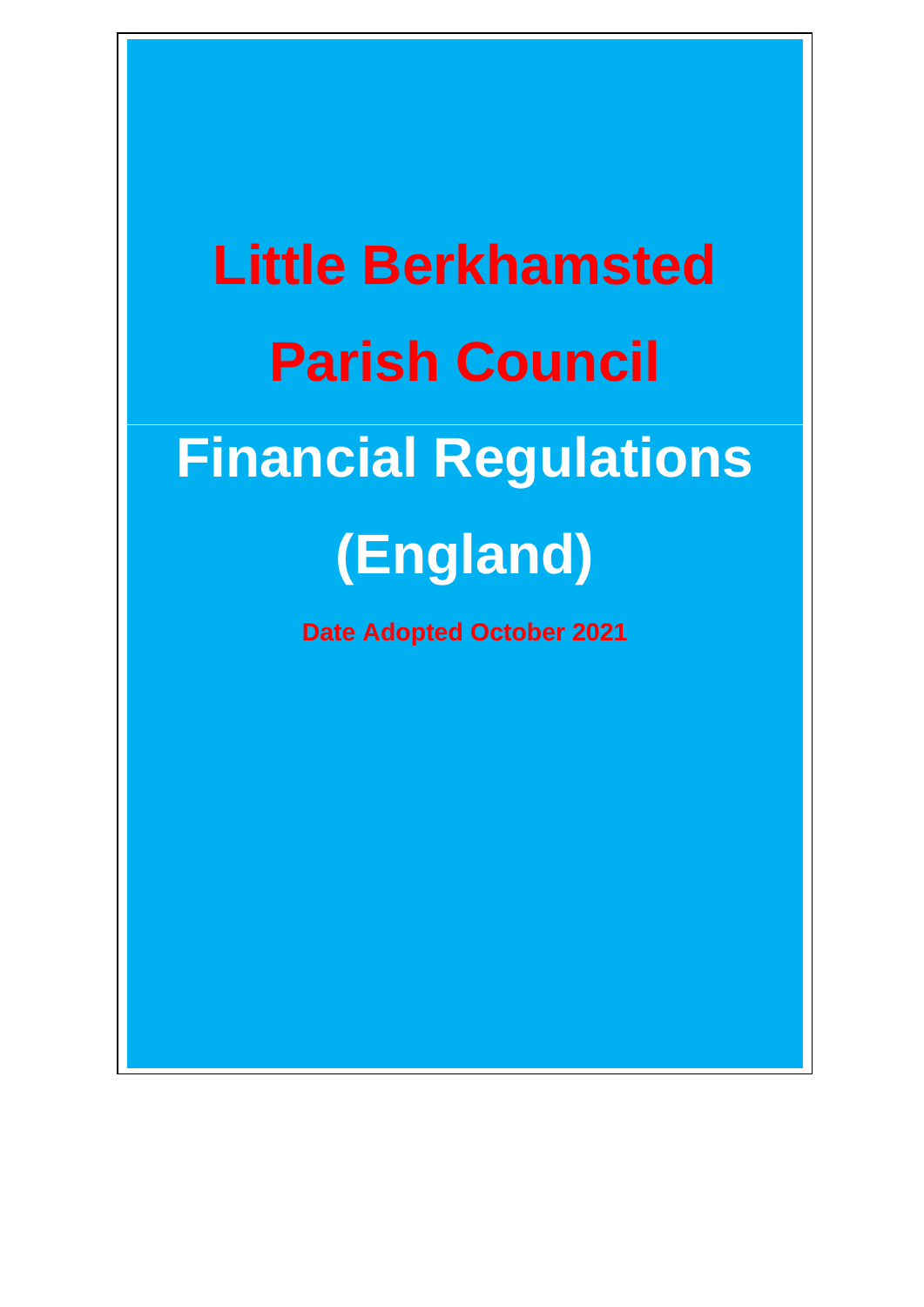# LITTLE BERKHAMSTED PARISH COUNCIL **FINANCIAL REGULATIONS [ENGLAND]**

# **INDEX**

| $\mathbf{1}$ . |                                                                      |  |
|----------------|----------------------------------------------------------------------|--|
| 2.             |                                                                      |  |
| 3.             |                                                                      |  |
| 4.             |                                                                      |  |
| 5.             |                                                                      |  |
| 6.             |                                                                      |  |
| 7 <sub>1</sub> |                                                                      |  |
| 8.             |                                                                      |  |
| 9.             |                                                                      |  |
| 10.            |                                                                      |  |
| 11.            |                                                                      |  |
| 12.            | [PAYMENTS UNDER CONTRACTS FOR BUILDING OR OTHER CONSTRUCTION WORKS16 |  |
| 13.            |                                                                      |  |
| 14.            |                                                                      |  |
| 15.            |                                                                      |  |
| 16.            |                                                                      |  |
| 17.            |                                                                      |  |
| 18.            |                                                                      |  |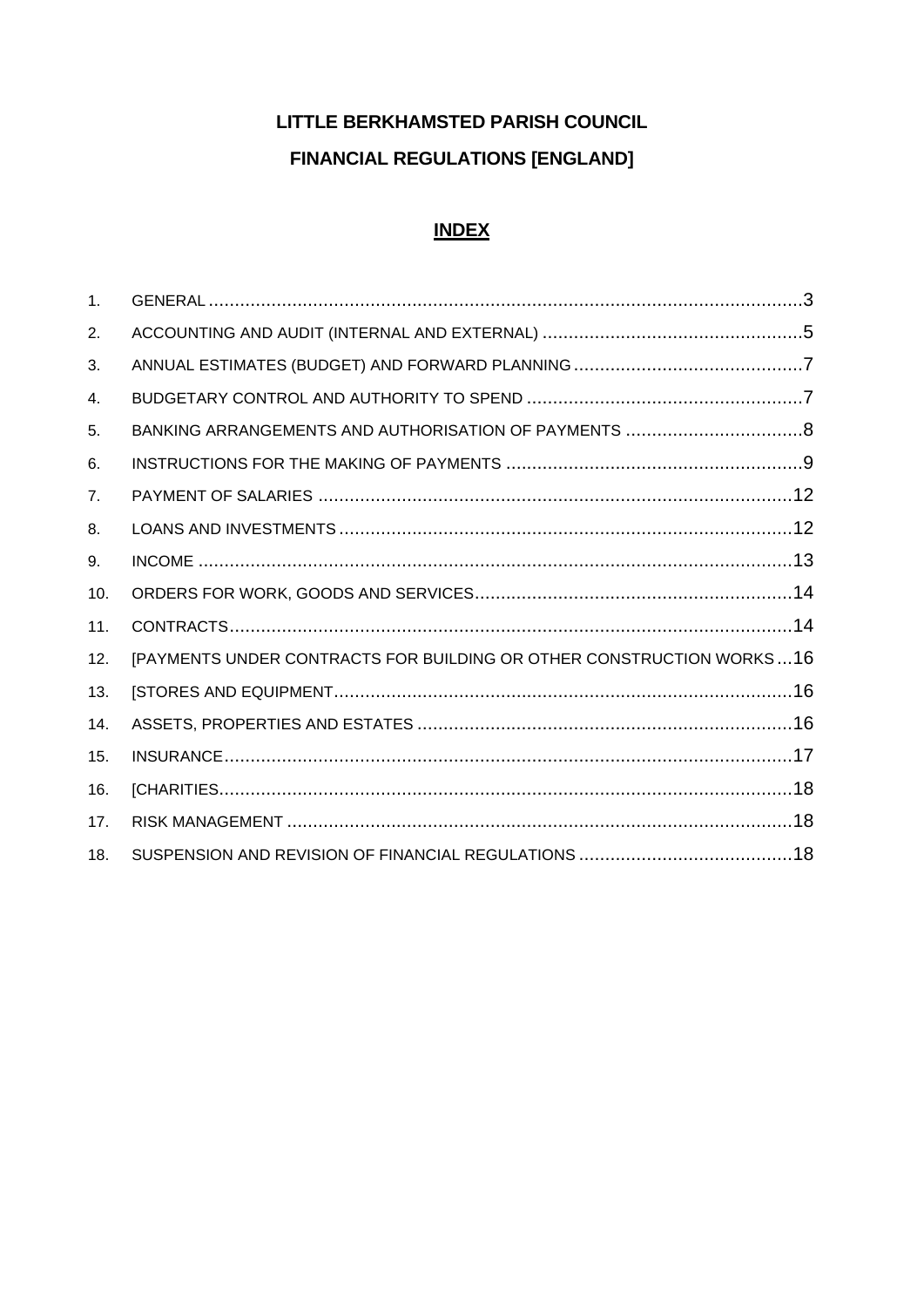These Financial Regulations were adopted by the Council at its Meeting held in November 2021.

#### <span id="page-2-0"></span>**1. GENERAL**

- 1.1. These financial regulations govern the conduct of financial management by the council and may only be amended or varied by resolution of the council. Financial regulations are one of the council's three governing policy documents providing procedural guidance for members and officers. Financial regulations must be observed in conjunction with the council's standing orders<sup>1</sup> and any individual financial regulations relating to contracts.
- 1.2. The council is responsible in law for ensuring that its financial management is adequate and effective and that the council has a sound system of internal control which facilitates the effective exercise of the council's functions, including arrangements for the management of risk.
- 1.3. The council's accounting control systems must include measures:
	- for the timely production of accounts;
	- that provide for the safe and efficient safeguarding of public money;
	- to prevent and detect inaccuracy and fraud; and
	- identifying the duties of officers.
- 1.4. These financial regulations demonstrate how the council meets these responsibilities and requirements.
- 1.5. At least once a year, prior to approving the Annual Governance Statement, the council must review the effectiveness of its system of internal control which shall be in accordance with proper practices.
- 1.6. Deliberate or wilful breach of these Regulations by an employee may give rise to disciplinary proceedings.
- 1.7. Members of Council are expected to follow the instructions within these Regulations and not to entice employees to breach them. Failure to follow instructions within these Regulations brings the office of councillor into disrepute.
- 1.8. The Responsible Financial Officer (RFO) holds a statutory office to be appointed by the council. [The Clerk has been appointed as RFO for this council and these regulations will apply accordingly.]
- 1.9. The RFO;
	- acts under the policy direction of the council;

<sup>1</sup> Model standing orders for councils are available in Local Councils Explained © 2013 National Association of Local Councils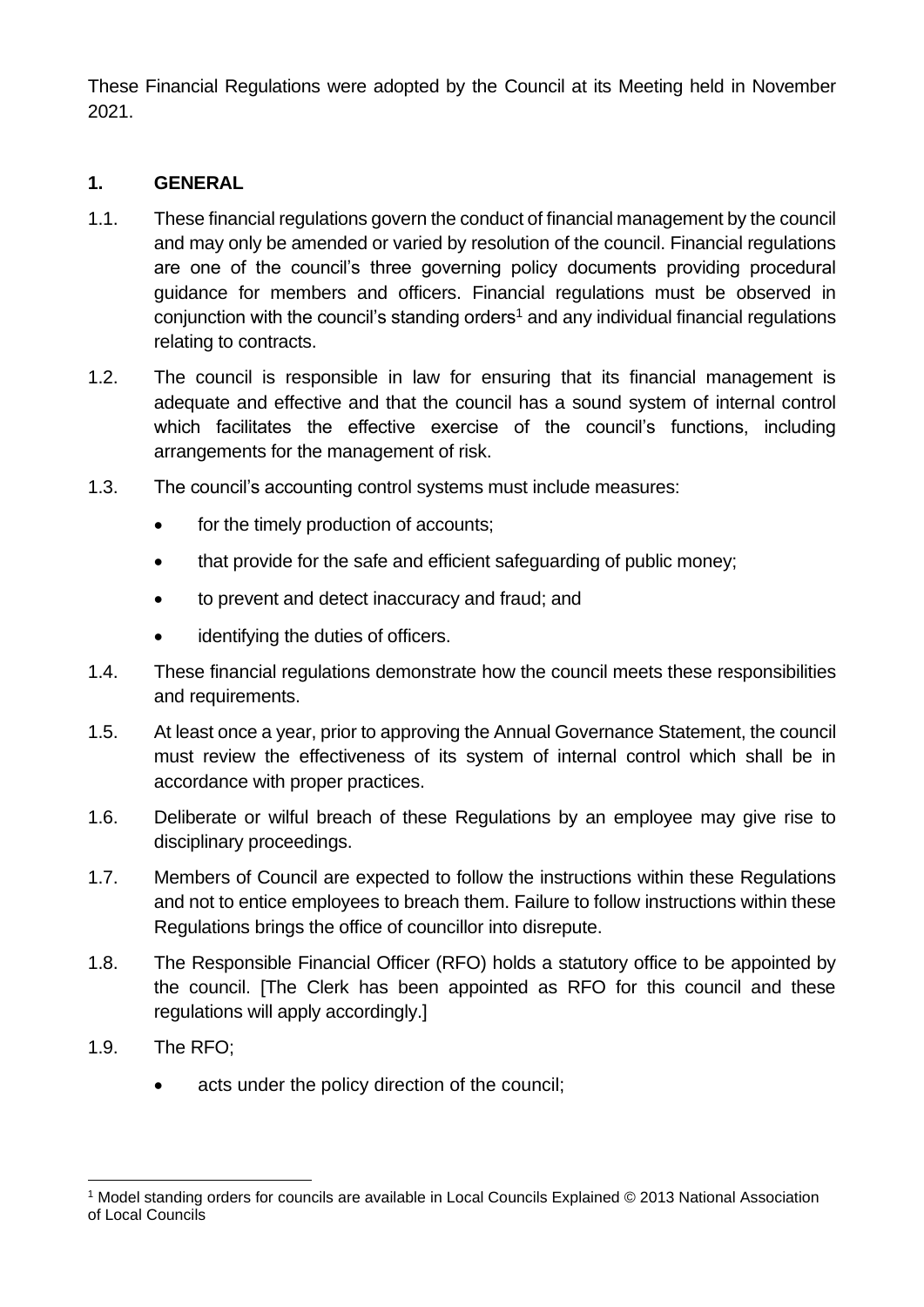- administers the council's financial affairs in accordance with all Acts, Regulations and proper practices;
- determines on behalf of the council its accounting records and accounting control systems;
- ensures the accounting control systems are observed;
- maintains the accounting records of the council up to date in accordance with proper practices;
- assists the council to secure economy, efficiency and effectiveness in the use of its resources; and
- produces financial management information as required by the council.
- 1.10. The accounting records determined by the RFO shall be sufficient to show and explain the council's transactions and to enable the RFO to ensure that any income and expenditure account and statement of balances, or record of receipts and payments and additional information, as the case may be, or management information prepared for the council from time to time comply with the Accounts and Audit Regulations.
- 1.11. The accounting records determined by the RFO shall in particular contain:
	- entries from day to day of all sums of money received and expended by the council and the matters to which the income and expenditure or receipts and payments account relate;
	- a record of the assets and liabilities of the council; and
	- wherever relevant, a record of the council's income and expenditure in relation to claims made, or to be made, for any contribution, grant or subsidy.
- 1.12. The accounting control systems determined by the RFO shall include:
	- procedures to ensure that the financial transactions of the council are recorded as soon as reasonably practicable and as accurately and reasonably as possible;
	- procedures to enable the prevention and detection of inaccuracies and fraud and the ability to reconstruct any lost records;
	- identification of the duties of officers dealing with financial transactions and division of responsibilities of those officers in relation to significant transactions;
	- procedures to ensure that uncollectable amounts, including any bad debts are not submitted to the council for approval to be written off except with the approval of the RFO and that the approvals are shown in the accounting records; and
	- measures to ensure that risk is properly managed.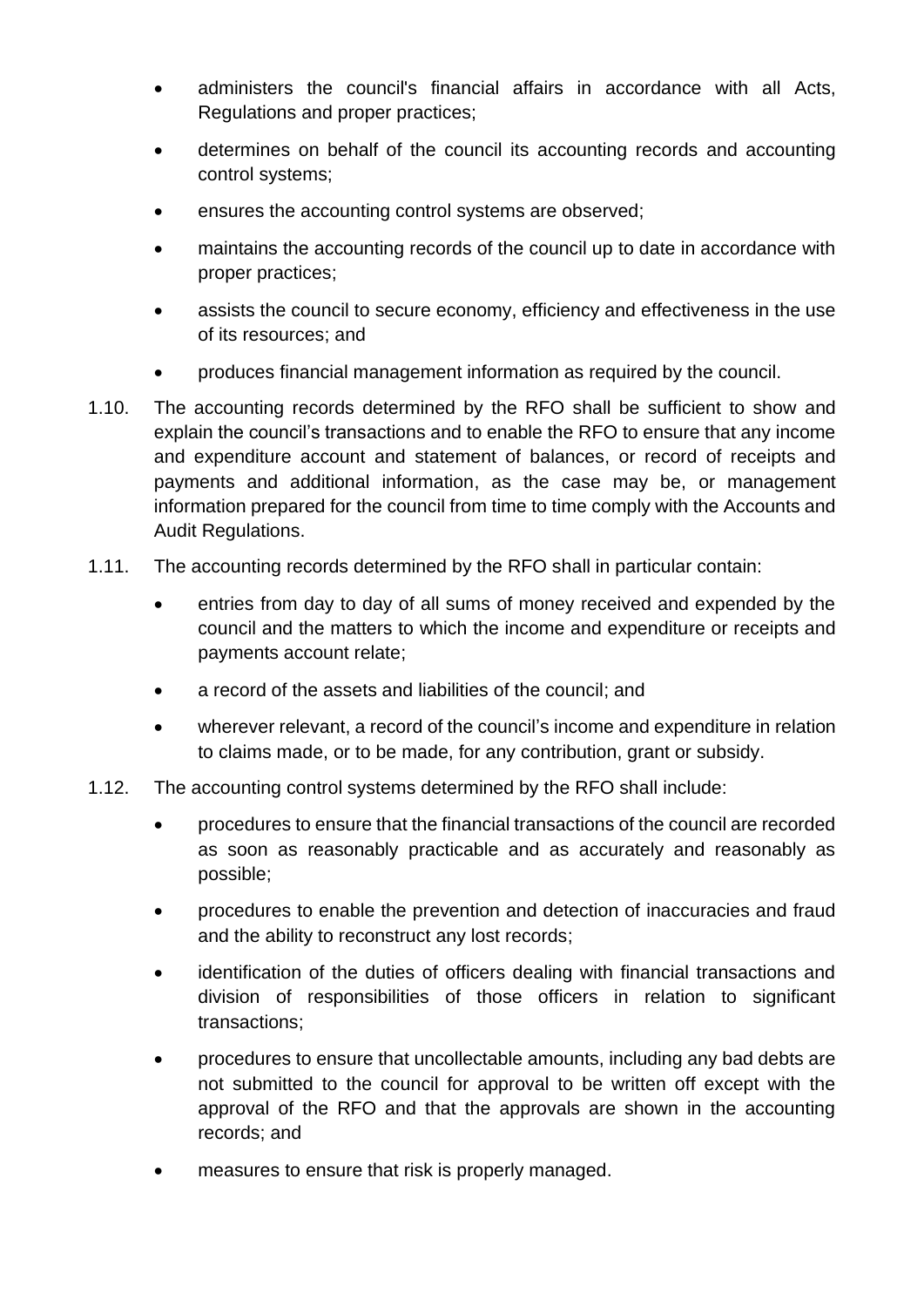- 1.13. The council is not empowered by these Regulations or otherwise to delegate certain specified decisions. In particular any decision regarding:
	- setting the final budget or the precept (council tax requirement);
	- approving accounting statements;
	- approving an annual governance statement;
	- borrowing;
	- writing off bad debts;
	- declaring eligibility for the General Power of Competence; and
	- addressing recommendations in any report from the internal or external auditors,

shall be a matter for the full council only.

- 1.14. In addition the council must:
	- determine and keep under regular review the bank mandate for all council bank accounts;
	- approve any grant or a single commitment in excess of £1,000; and
	- in respect of the annual salary for any employee have regard to recommendations about annual salaries of employees made by the relevant committee in accordance with its terms of reference.
- 1.15. In these financial regulations, references to the Accounts and Audit Regulations or 'the regulations' shall mean the regulations issued under the provisions of section 27 of the Audit Commission Act 1998, or any superseding legislation, and then in force unless otherwise specified.

In these financial regulations the term 'proper practice' or 'proper practices' shall refer to guidance issued in *Governance and Accountability for Local Councils - a Practitioners' Guide (England)* issued by the Joint Practitioners Advisory Group (JPAG), available from the websites of NALC and the Society for Local Council Clerks (SLCC).

# <span id="page-4-0"></span>**2. ACCOUNTING AND AUDIT (INTERNAL AND EXTERNAL)**

- 2.1. All accounting procedures and financial records of the council shall be determined by the RFO in accordance with the Accounts and Audit Regulations, appropriate guidance and proper practices.
- 2.2. On a regular basis, at least once in each quarter, and at each financial year end, a member other than the Chairman shall be appointed to verify bank reconciliations (for all accounts) produced by the RFO. The member shall sign the reconciliations and the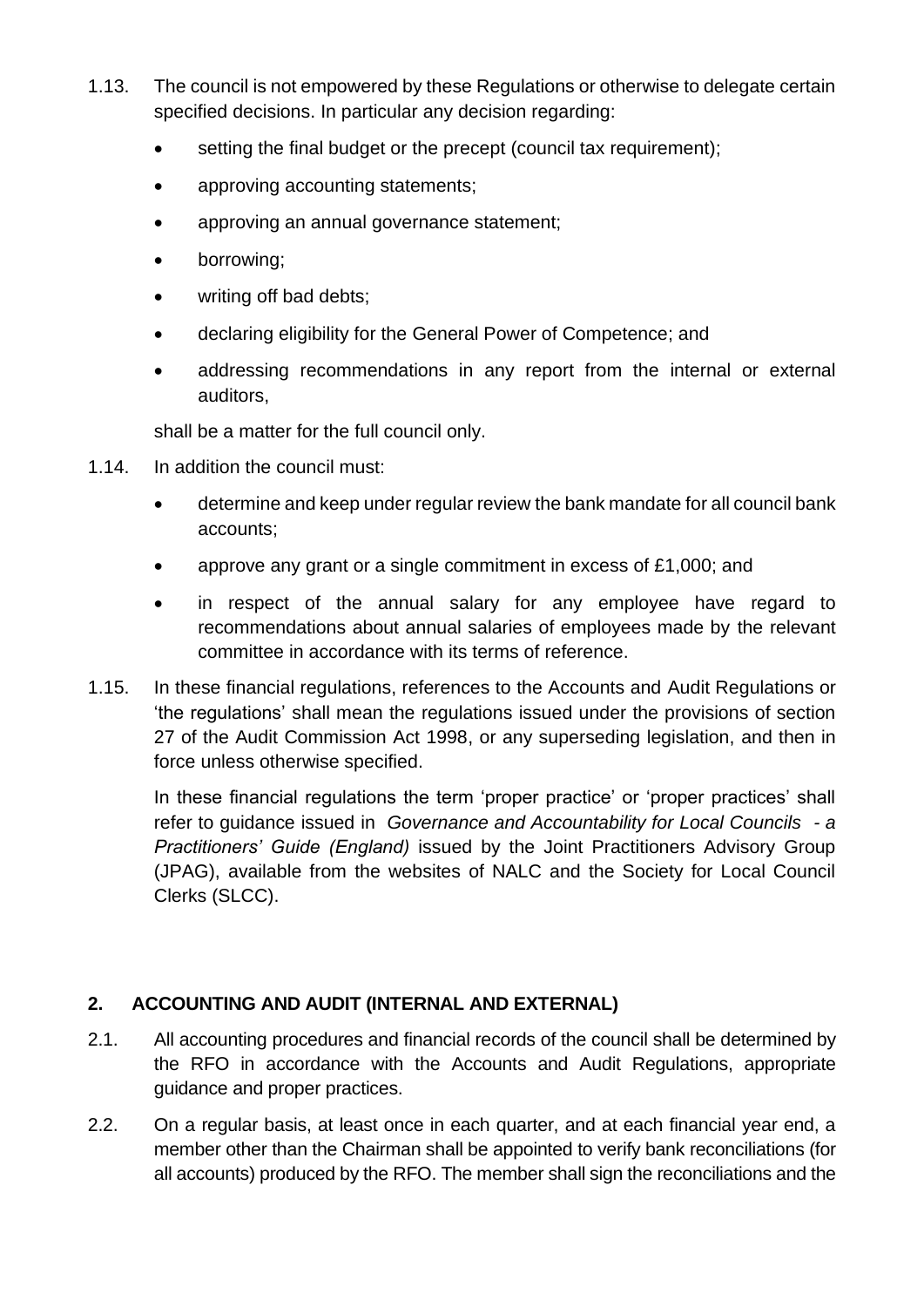original bank statements (or similar document) as evidence of verification. This activity shall on conclusion be reported, including any exceptions, to and noted by the council

- 2.3. The RFO shall complete the annual statement of accounts, annual report, and any related documents of the council contained in the Annual Return (as specified in proper practices) as soon as practicable after the end of the financial year and having certified the accounts shall submit them and report thereon to the council within the timescales set by the Accounts and Audit Regulations.
- 2.4. The council shall ensure that there is an adequate and effective system of internal audit of its accounting records, and of its system of internal control in accordance with proper practices. Any officer or member of the council shall make available such documents and records as appear to the council to be necessary for the purpose of the audit and shall, as directed by the council, supply the RFO, internal auditor, or external auditor with such information and explanation as the council considers necessary for that purpose.
- 2.5. The internal auditor shall be appointed by and shall carry out the work in relation to internal controls required by the council in accordance with proper practices.
- 2.6. The internal auditor shall:
	- be competent and independent of the financial operations of the council;
	- report to council in writing, or in person, on a regular basis with a minimum of one annual written report during each financial year;
	- to demonstrate competence, objectivity and independence, be free from any actual or perceived conflicts of interest, including those arising from family relationships; and
	- have no involvement in the financial decision making, management or control of the council.
- 2.7. Internal or external auditors may not under any circumstances:
	- perform any operational duties for the council;
	- initiate or approve accounting transactions; or
	- direct the activities of any council employee, except to the extent that such employees have been appropriately assigned to assist the internal auditor.
- 2.8. For the avoidance of doubt, in relation to internal audit the terms 'independent' and 'independence' shall have the same meaning as is described in proper practices.
- 2.9. The RFO shall make arrangements for the exercise of electors' rights in relation to the accounts including the opportunity to inspect the accounts, books, and vouchers and display or publish any notices and statements of account required by Audit Commission Act 1998, or any superseding legislation, and the Accounts and Audit Regulations.
- 2.10. The RFO shall, without undue delay, bring to the attention of all councillors any correspondence or report from internal or external auditors.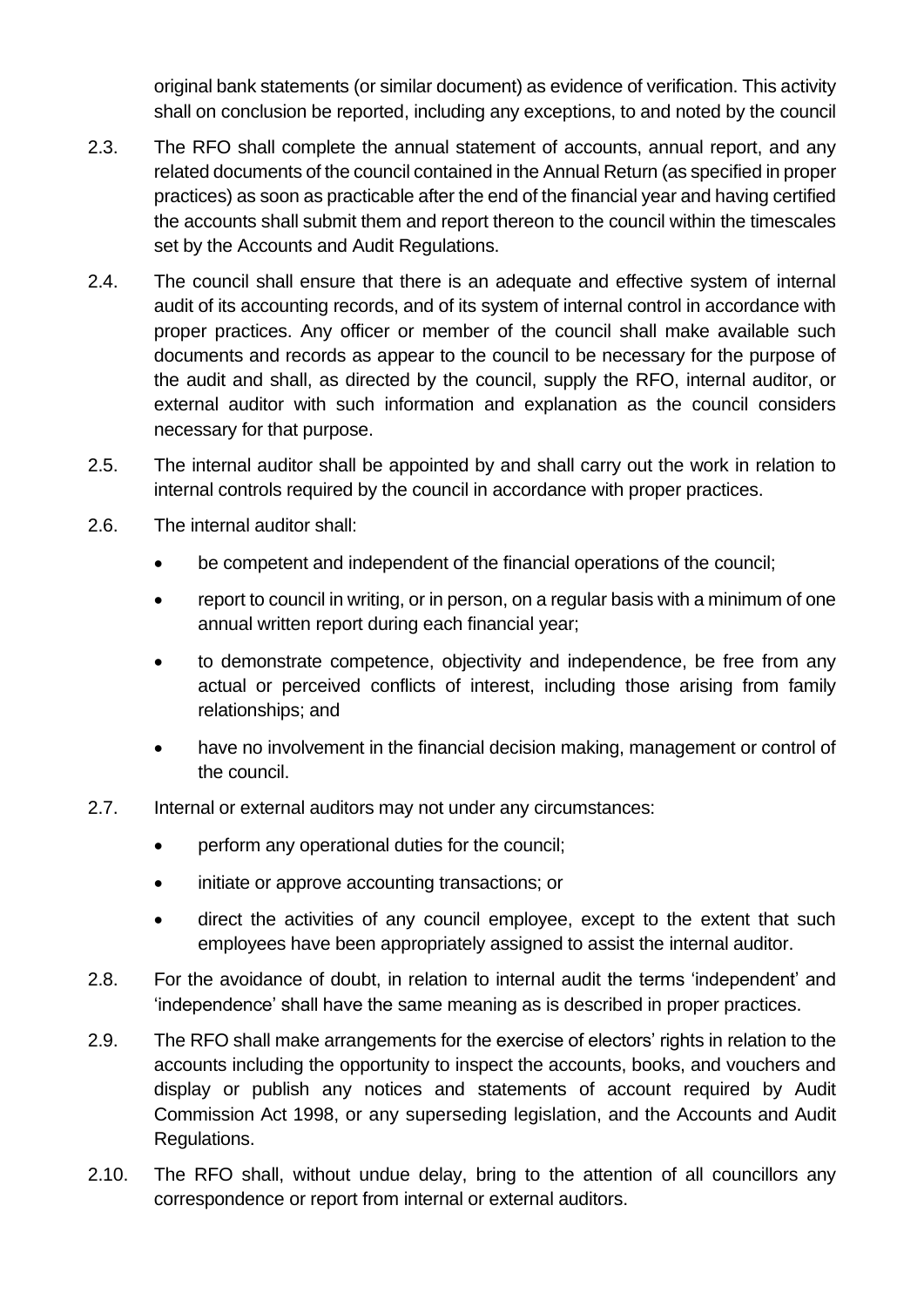#### <span id="page-6-0"></span>**3. ANNUAL ESTIMATES (BUDGET) AND FORWARD PLANNING**

- 3.1. Each committee (if any) shall review its three year forecast of revenue and capital receipts and payments. Having regard to the forecast, it shall thereafter formulate and submit proposals for the following financial year to the council not later than the end of November each year including any proposals for revising the forecast.
- 3.2. The RFO must each year, by no later than December, prepare detailed estimates of all receipts and payments including the use of reserves and all sources of funding for the following financial year in the form of a budget to be considered by the [relevant committee and the] council.
- 3.3. The council shall consider annual budget proposals to include recommendations for the use of reserves and sources of funding.
- 3.4. The council shall fix the precept (council tax requirement), and relevant basic amount of council tax to be levied for the ensuing financial year not later than by the end of January each year. The RFO shall issue the precept to the billing authority and shall supply each member with a copy of the approved annual budget.
- 3.5. The approved annual budget shall form the basis of financial control for the ensuing year.

#### <span id="page-6-1"></span>**BUDGETARY CONTROL AND AUTHORITY TO SPEND**

- 3.6. Expenditure on revenue items may be authorised up to the amounts included for that class of expenditure in the approved budget. This authority is to be determined by:
	- the council for all items over £1,000;
	- all items or services provided by preferred contractors or suppliers; Fusion Landscaping, Moody Grounds Limited, Simon Hedley general maintenance and Top to Toe Cleaners.

Such authority is to be evidenced by a minute or by an authorisation slip duly signed by the Clerk, and where necessary also by the appropriate Chairman.

Contracts may not be disaggregated to avoid controls imposed by these regulations.

- 3.7. No expenditure may be authorised that will exceed the amount provided in the revenue budget for that class of expenditure other than by resolution of the council, or duly delegated committee. During the budget year and with the approval of council having considered fully the implications for public services, unspent and available amounts may be moved to other budget headings or to an earmarked reserve as appropriate ('virement').
- 3.8. Unspent provisions in the revenue or capital budgets for completed projects shall not be carried forward to a subsequent year.
- 3.9. The salary budgets are to be reviewed annually and such review shall be evidenced by a hard copy schedule signed by the Clerk and the Chairman of Council or relevant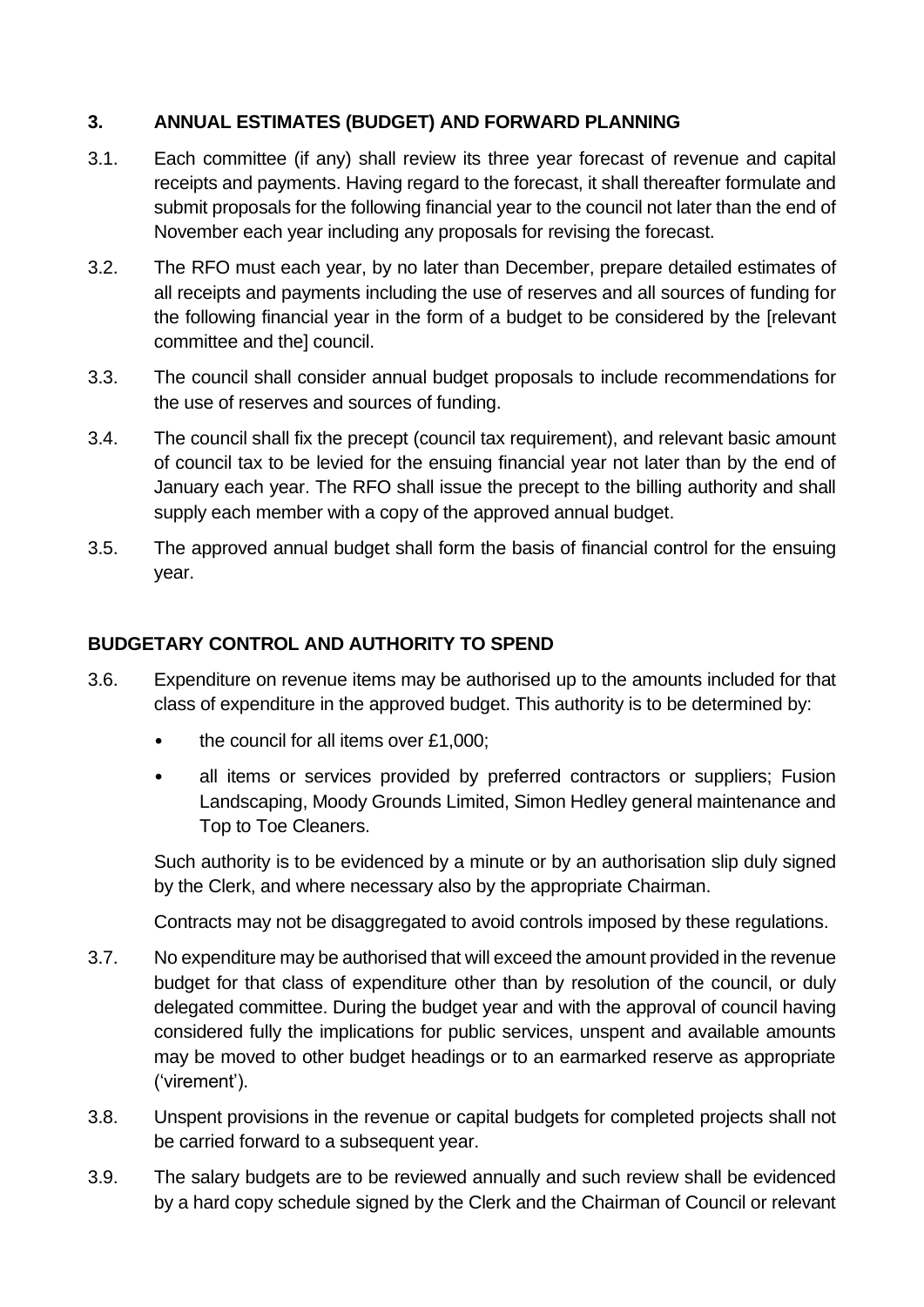committee. The RFO will inform committees of any changes impacting on their budget requirement for the coming year in good time.

- 3.10. In cases of extreme risk to the delivery of council services, the clerk may authorise revenue expenditure on behalf of the council which in the clerk's judgement it is necessary to carry out. Such expenditure includes repair, replacement or other work, whether or not there is any budgetary provision for the expenditure, subject to a limit of £2000. The Clerk shall report such action to the chairman as soon as possible and to the council as soon as practicable thereafter.
- 3.11. No expenditure shall be authorised in relation to any capital project and no contract entered into or tender accepted involving capital expenditure unless the council is satisfied that the necessary funds are available and the requisite borrowing approval has been obtained.
- 3.12. All capital works shall be administered in accordance with the council's standing orders and financial regulations relating to contracts.
- 3.13. The RFO shall regularly provide the council with a statement of receipts and payments to date under each head of the budgets, comparing actual expenditure to the appropriate date against that planned as shown in the budget. These statements are to be prepared at least at the end of each financial quarter and shall show explanations of material variances. For this purpose "material" shall be in excess of £100 or 15% of the budget.
- 3.14. Changes in earmarked reserves shall be approved by council as part of the budgetary control process.

# <span id="page-7-0"></span>**4. BANKING ARRANGEMENTS AND AUTHORISATION OF PAYMENTS**

- 4.1. The council's banking arrangements, including the bank mandate, shall be made by the RFO and approved by the council; banking arrangements may not be delegated to a committee. They shall be regularly reviewed for safety and efficiency.
- 4.2. The RFO shall prepare a schedule of payments requiring authorisation, forming part of the Agenda for the Meeting and, together with the relevant invoices, present the schedule to council. The council / committee shall review the schedule for compliance and, having satisfied itself shall authorise payment by a resolution of the council. The approved schedule shall be ruled off and initialled by the Chairman of the Meeting. A detailed list of all payments shall be disclosed within or as an attachment to the minutes of the meeting at which payment was authorised. Personal payments (including salaries, wages, expenses and any payment made in relation to the termination of a contract of employment) may be summarised to remove public access to any personal information.
- 4.3. All invoices for payment shall be examined, verified and certified by the RFO to confirm that the work, goods or services to which each invoice relates has been received, carried out, examined and represents expenditure previously approved by the council.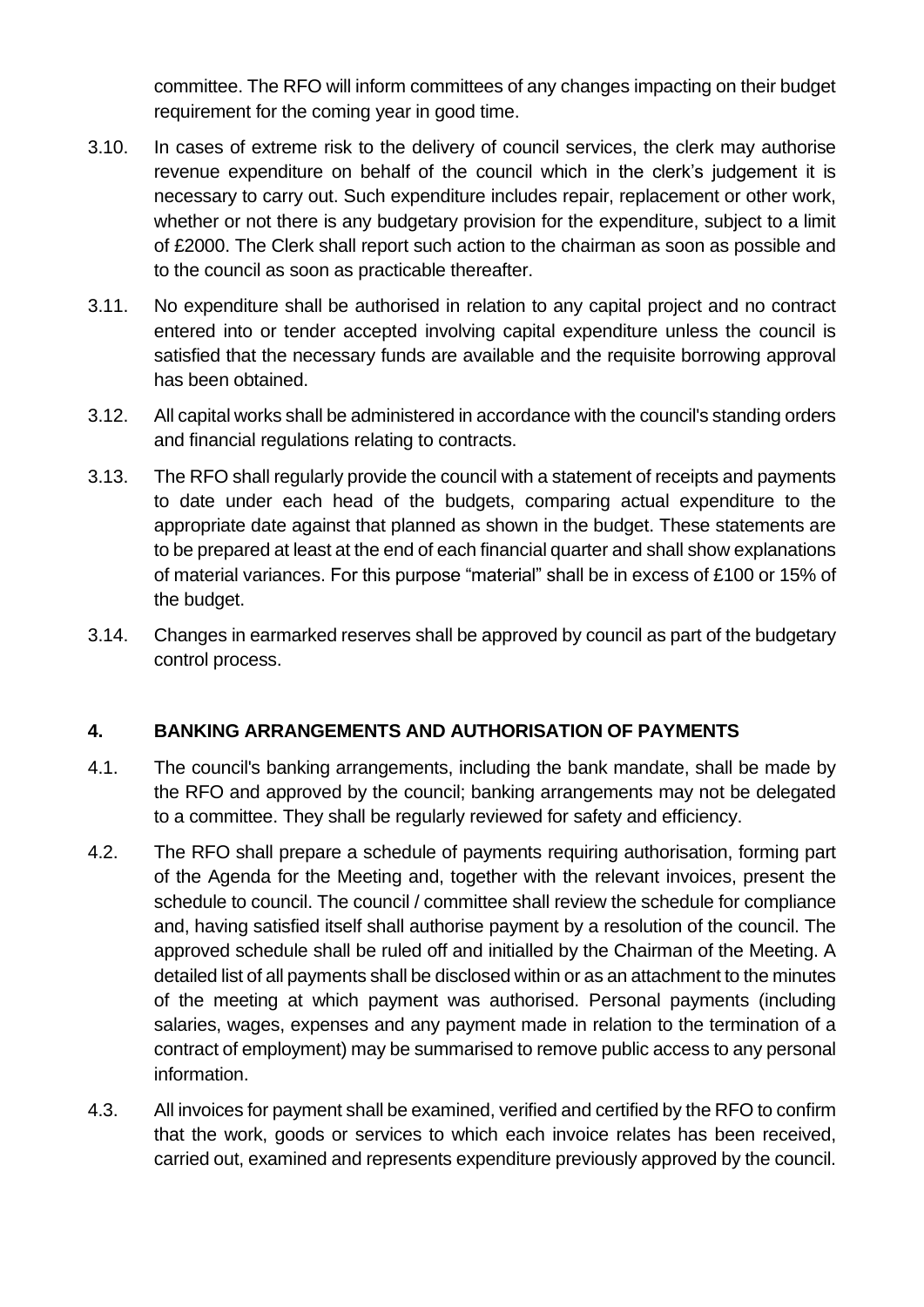- 4.4. The RFO shall examine invoices for arithmetical accuracy and analyse them to the appropriate expenditure heading. The RFO shall take all steps to pay all invoices submitted, and which are in order, at the next available council meeting.
- 4.5. The Clerk and RFO shall have delegated authority to authorise the payment of items only in the following circumstances:
	- a) If a payment is necessary to avoid a charge to interest under the Late Payment of Commercial Debts (Interest) Act 1998, and the due date for payment is before the next scheduled Meeting of council, where the Clerk and RFO certify that there is no dispute or other reason to delay payment, provided that a list of such payments shall be submitted to the next appropriate meeting of council.
	- b) An expenditure item authorised under 5.6 below (continuing contracts and obligations) provided that a list of such payments shall be submitted to the next appropriate meeting of council; or
	- c) fund transfers within the councils banking arrangements up to the sum of £10,000, provided that a list of such payments shall be submitted to the next appropriate meeting of council.
- 4.6. For each financial year the Clerk and RFO shall draw up a list of due payments which arise on a regular basis as the result of a continuing contract, statutory duty, or obligation (such as but not exclusively) Salaries, PAYE and NI, Superannuation Fund and regular maintenance contracts and the like for which council, may authorise payment for the year provided that the requirements of regulation 4.1 (Budgetary Controls) are adhered to, provided also that a list of such payments shall be submitted to the next appropriate meeting of council.
- 4.7. A record of regular payments made under 5.6 above shall be drawn up and be signed by two members on each and every occasion when payment is authorised - thus controlling the risk of duplicated payments being authorised and / or made.
- 4.8. In respect of grants a duly authorised committee shall approve expenditure within any limits set by council and in accordance with any policy statement approved by council. Any Revenue or Capital Grant in excess of £5,000 shall before payment, be subject to ratification by resolution of the council.
- 4.9. Members are subject to the Code of Conduct that has been adopted by the council and shall comply with the Code and Standing Orders when a decision to authorise or instruct payment is made in respect of a matter in which they have a disclosable pecuniary or other interest, unless a dispensation has been granted.
- 4.10. The council will aim to rotate the duties of members in these Regulations so that onerous duties are shared out as evenly as possible over time.
- 4.11. Any changes in the recorded details of suppliers, such as bank account records, shall be approved in writing by a Member.

# <span id="page-8-0"></span>**5. INSTRUCTIONS FOR THE MAKING OF PAYMENTS**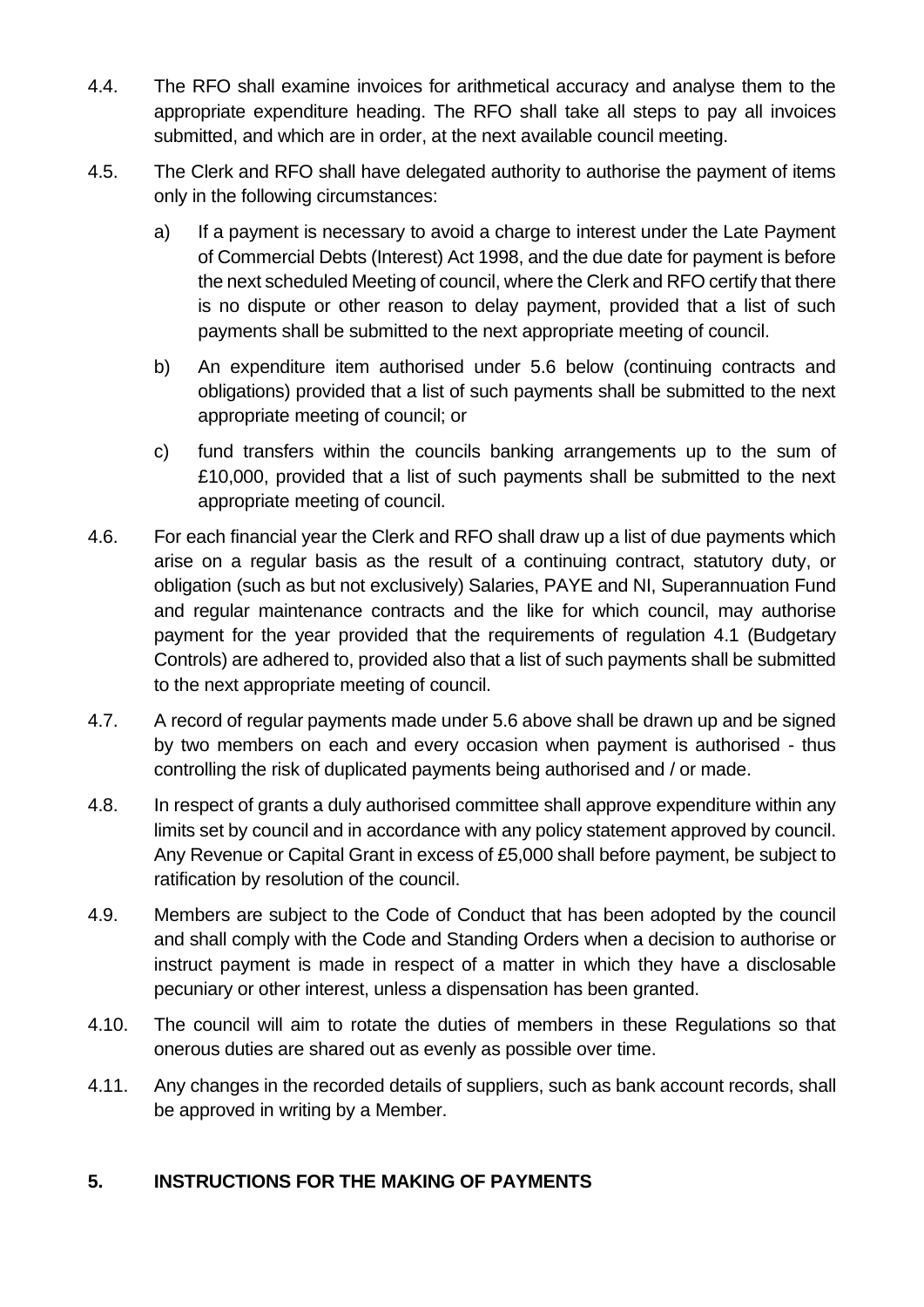- 5.1. The council will make safe and efficient arrangements for the making of its payments.
- 5.2. Following authorisation under Financial Regulation 5 above, the council, a duly delegated committee or, if so delegated, the Clerk or RFO shall give instruction that a payment shall be made.
- 5.3. All payments shall be effected by cheque or bank transfer or other instructions to the council's bankers, or otherwise, in accordance with a resolution of council.
- 5.4. Cheques or orders for payment drawn on the bank account in accordance with the schedule as presented to council or committee shall be signed by two members of council. In accordance with a resolution instructing that payment. A member who is a bank signatory, having a connection by virtue of family or business relationships with the beneficiary of a payment, should not, under normal circumstances, be a signatory to the payment in question.
- 5.5. To indicate agreement of the details shown on the cheque or order for payment with the counterfoil and the invoice or similar documentation, the signatories shall each also initial the cheque counterfoil.
- 5.6. Cheques or orders for payment shall not normally be presented for signature other than at a council or committee meeting (including immediately before or after such a meeting). Any signatures obtained away from such meetings shall be reported to the council at the next convenient meeting.
- 5.7. If thought appropriate by the council, payment for utility supplies (energy, telephone and water) and any National Non-Domestic Rates may be made by variable direct debit provided that the instructions are signed by two members and any payments are reported to council as made. The approval of the use of a variable direct debit shall be renewed by resolution of the council at least every two years.
- 5.8. If thought appropriate by the council, payment for certain items (principally salaries) may be made by banker's standing order provided that the instructions are signed, or otherwise evidenced by two members are retained and any payments are reported to council as made. The approval of the use of a banker's standing order shall be renewed by resolution of the council at least every two years.
- 5.9. If thought appropriate by the council, payment for certain items may be made by BACS or CHAPS methods provided that the instructions for each payment are signed, or otherwise evidenced, by two authorised bank signatories, are retained and any payments are reported to council as made. The approval of the use of BACS or CHAPS shall be renewed by resolution of the council at least every two years.
- 5.10. If thought appropriate by the council payment for certain items may be made by internet banking transfer provided evidence is retained showing which members approved the payment.
- 5.11. Where a computer requires use of a personal identification number (PIN) or other password(s), for access to the council's records on that computer, a note shall be made of the PIN and Passwords and shall be handed to and retained by the Chairman of Council in a sealed dated envelope. This envelope may not be opened other than in the presence of two other councillors. After the envelope has been opened, in any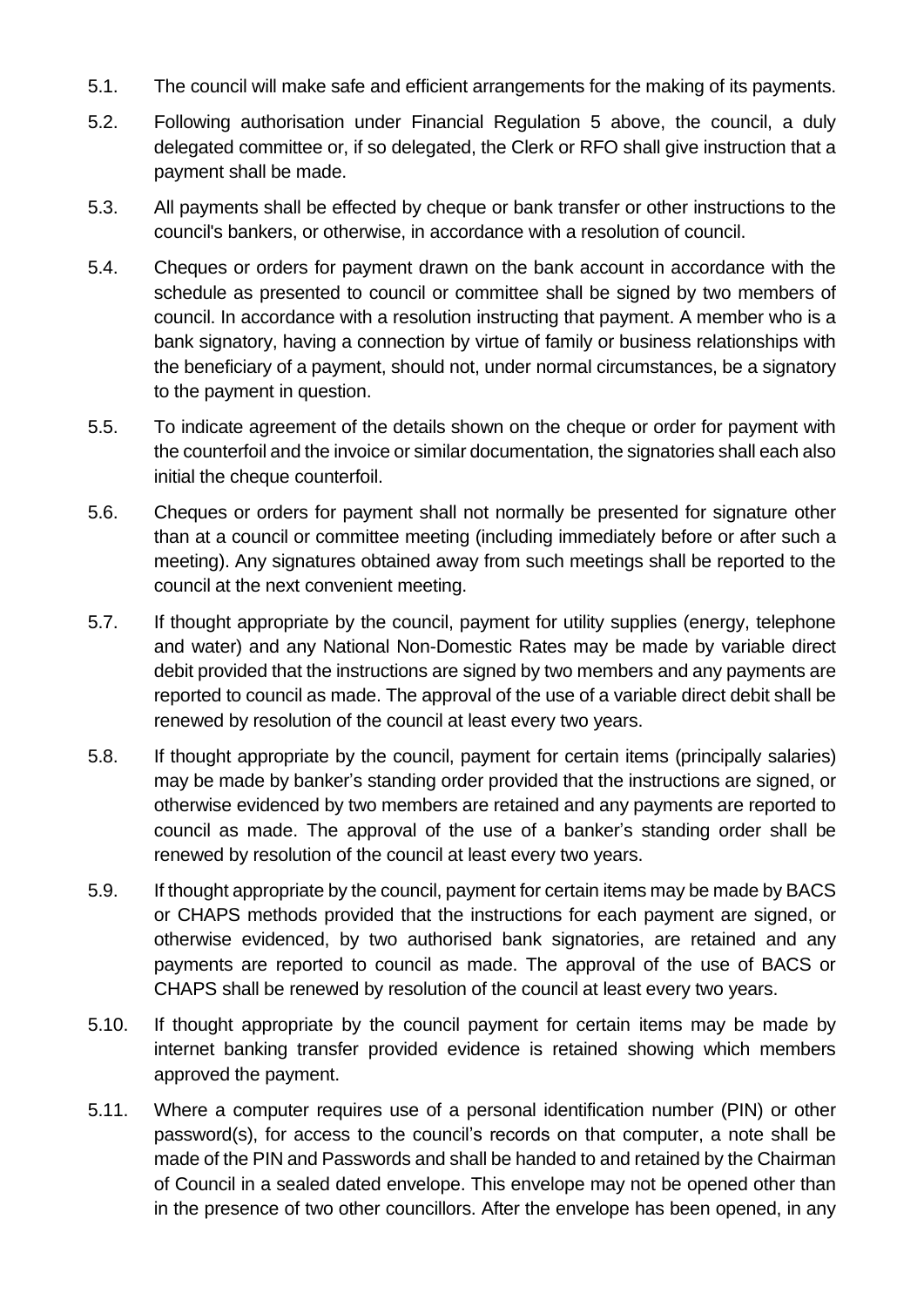circumstances, the PIN and / or passwords shall be changed as soon as practicable. The fact that the sealed envelope has been opened, in whatever circumstances, shall be reported to all members immediately and formally to the next available meeting of the council. This will not be required for a member's personal computer used only for remote authorisation of bank payments.

- 5.12. No employee or councillor shall disclose any PIN or password, relevant to the working of the council or its bank accounts, to any person not authorised in writing by the council or a duly delegated committee.
- 5.13. Regular back-up copies of the records on any computer shall be made and shall be stored securely away from the computer in question, and preferably off site.
- 5.14. The council, and any members using computers for the council's financial business, shall ensure that anti-virus, anti-spyware and firewall software with automatic updates, together with a high level of security, is used.
- 5.15. Where internet banking arrangements are made with any bank, the Clerk shall be appointed as the Service Administrator. The bank mandate approved by the council shall identify a number of councillors who will be authorised to approve transactions on those accounts. The bank mandate will state clearly the amounts of payments that can be instructed by the use of the Service Administrator alone, or by the Service Administrator with a stated number of approvals.
- 5.16. Access to any internet banking accounts will be directly to the access page (which may be saved under "favourites"), and not through a search engine or e-mail link. Remembered or saved passwords facilities must not be used on any computer used for council banking work. Breach of this Regulation will be treated as a very serious matter under these regulations.
- 5.17. Changes to account details for suppliers, which are used for internet banking may only be changed on written hard copy notification by the supplier and supported by hard copy authority for change signed by the Clerk. A programme of regular checks of standing data with suppliers will be followed.
- 5.18. Any Debit Card issued for use will be specifically restricted to the Clerk and will also be restricted to a single transaction maximum value of £2000 unless authorised by council or finance committee in writing before any order is placed.
- 5.19. A pre-paid debit card may be issued to employees with varying limits. These limits will be set by the council. Transactions and purchases made will be reported to the council and authority for topping-up shall be at the discretion of the council.
- 5.20. Any corporate credit card or trade card account opened by the council will be specifically restricted to use by the Clerk and shall be subject to automatic payment in full at each month-end. Personal credit or debit cards of members or staff shall not be used under any circumstances.
- 5.21. The council will not maintain any form of cash float. All cash received must be banked intact. Any payments made in cash by the Clerk (for example for postage or minor stationery items) shall be refunded on a regular basis, at least quarterly.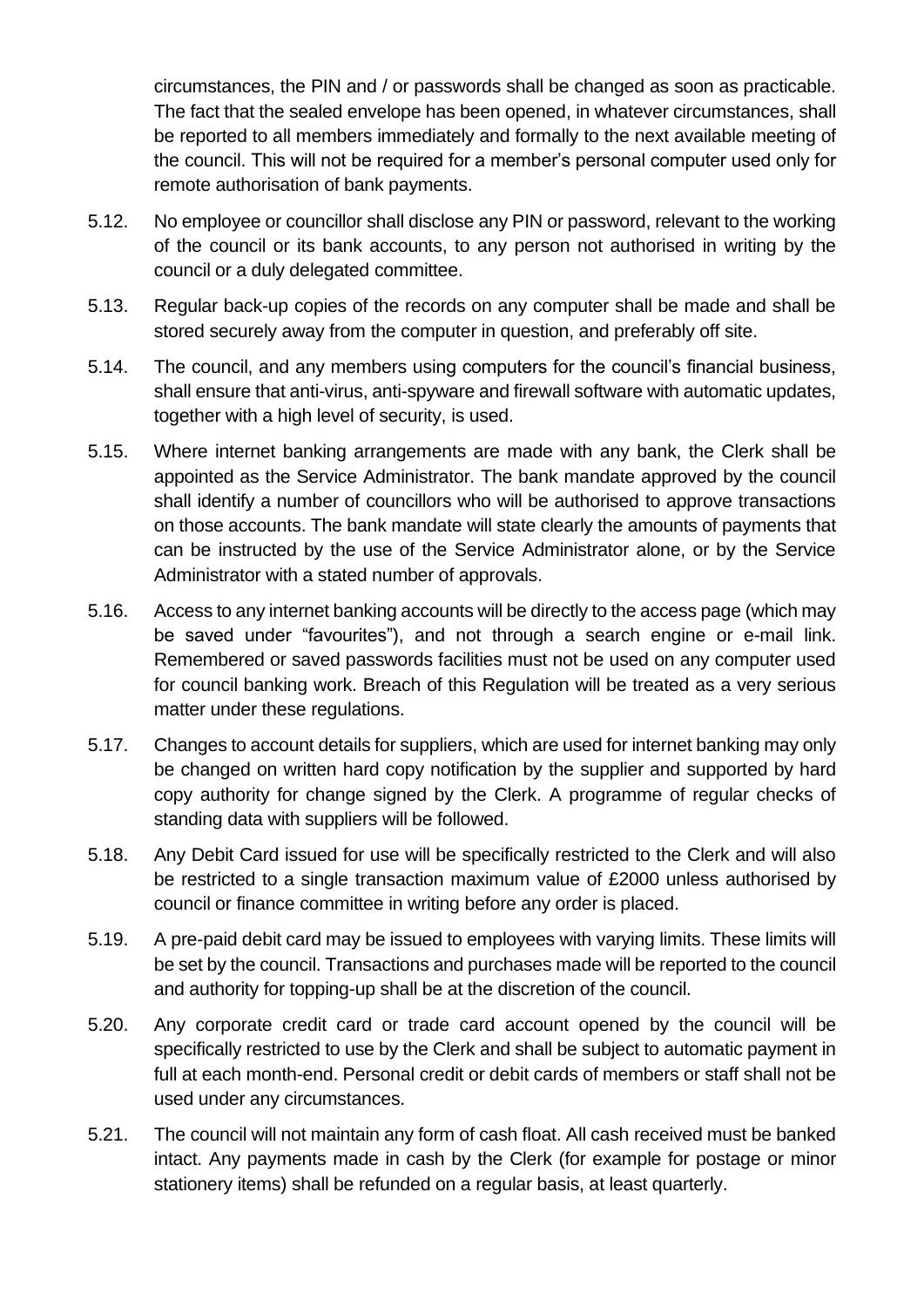#### <span id="page-11-0"></span>**6. PAYMENT OF SALARIES**

- 6.1. As an employer, the council shall make arrangements to meet fully the statutory requirements placed on all employers by PAYE and National Insurance legislation. The payment of all salaries shall be made in accordance with payroll records and the rules of PAYE and National Insurance currently operating, and salary rates shall be as agreed by council, or duly delegated committee.
- 6.2. Payment of salaries and payment of deductions from salary such as may be required to be made for tax, national insurance and pension contributions, or similar statutory or discretionary deductions must be made in accordance with the payroll records and on the appropriate dates stipulated in employment contracts, provided that each payment is reported to the next available council meeting, as set out in these regulations above.
- 6.3. No changes shall be made to any employee's pay, emoluments, or terms and conditions of employment without the prior consent of the council.
- 6.4. Each and every payment to employees of net salary and to the appropriate creditor of the statutory and discretionary deductions shall be recorded in a separate confidential record (confidential cash book). This confidential record is not open to inspection or review (under the Freedom of Information Act 2000 or otherwise) other than:
	- a) by any councillor who can demonstrate a need to know;
	- b) by the internal auditor;
	- c) by the external auditor; or
	- d) by any person authorised under Audit Commission Act 1998, or any superseding legislation.
- 6.5. The total of such payments in each calendar month shall be reported with all other payments as made as may be required under these Financial Regulations, to ensure that only payments due for the period have actually been paid.
- 6.6. An effective system of personal performance management should be maintained for the senior officers.
- 6.7. Any termination payments shall be supported by a clear business case and reported to the council. Termination payments shall only be authorised by council.
- 6.8. Before employing interim staff the council must consider a full business case.

#### <span id="page-11-1"></span>**7. LOANS AND INVESTMENTS**

7.1. All borrowings shall be effected in the name of the council, after obtaining any necessary borrowing approval. Any application for borrowing approval shall be approved by Council as to terms and purpose. The application for borrowing approval, and subsequent arrangements for the loan shall only be approved by full council.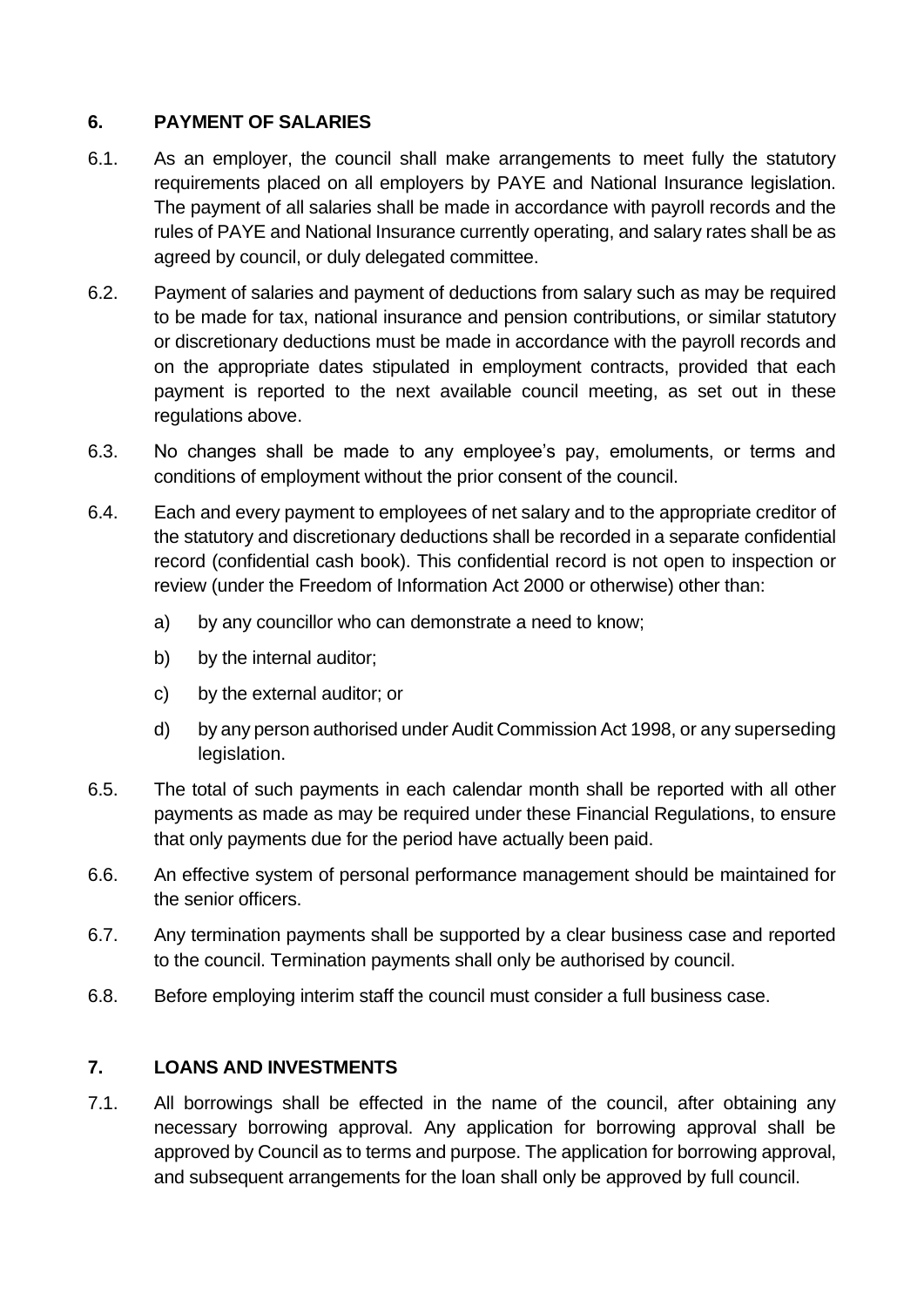- 7.2. Any financial arrangement which does not require formal borrowing approval from the Secretary of State/Welsh Assembly Government (such as Hire Purchase or Leasing of tangible assets) shall be subject to approval by the full council. In each case a report in writing shall be provided to council in respect of value for money for the proposed transaction.
- 7.3. The council will arrange with the council's banks and investment providers for the sending of a copy of each statement of account to the Chairman of the council at the same time as one is issued to the Clerk or RFO.
- 7.4. All loans and investments shall be negotiated in the name of the council and shall be for a set period in accordance with council policy.
- 7.5. The council shall consider the need for an Investment Strategy and Policy which, if drawn up, shall be in accordance with relevant regulations, proper practices and guidance. Any Strategy and Policy shall be reviewed by the council at least annually.
- 7.6. All investments of money under the control of the council shall be in the name of the council.
- 7.7. All investment certificates and other documents relating thereto shall be retained in the custody of the RFO.
- 7.8. Payments in respect of short term or long term investments, including transfers between bank accounts held in the same bank, or branch, shall be made in accordance with Regulation 5 (Authorisation of payments) and Regulation 6 (Instructions for payments).

#### <span id="page-12-0"></span>**8. INCOME**

- 8.1. The collection of all sums due to the council shall be the responsibility of and under the supervision of the RFO.
- 8.2. Particulars of all charges to be made for work done, services rendered or goods supplied shall be agreed annually by the council, notified to the RFO and the RFO shall be responsible for the collection of all accounts due to the council.
- 8.3. The council will review all fees and charges at least annually, following a report of the Clerk.
- 8.4. Any sums found to be irrecoverable and any bad debts shall be reported to the council and shall be written off in the year.
- 8.5. All sums received on behalf of the council shall be banked intact as directed by the RFO. In all cases, all receipts shall be deposited with the council's bankers with such frequency as the RFO considers necessary.
- 8.6. The origin of each receipt shall be entered on the paying-in slip.
- 8.7. Personal cheques shall not be cashed out of money held on behalf of the council.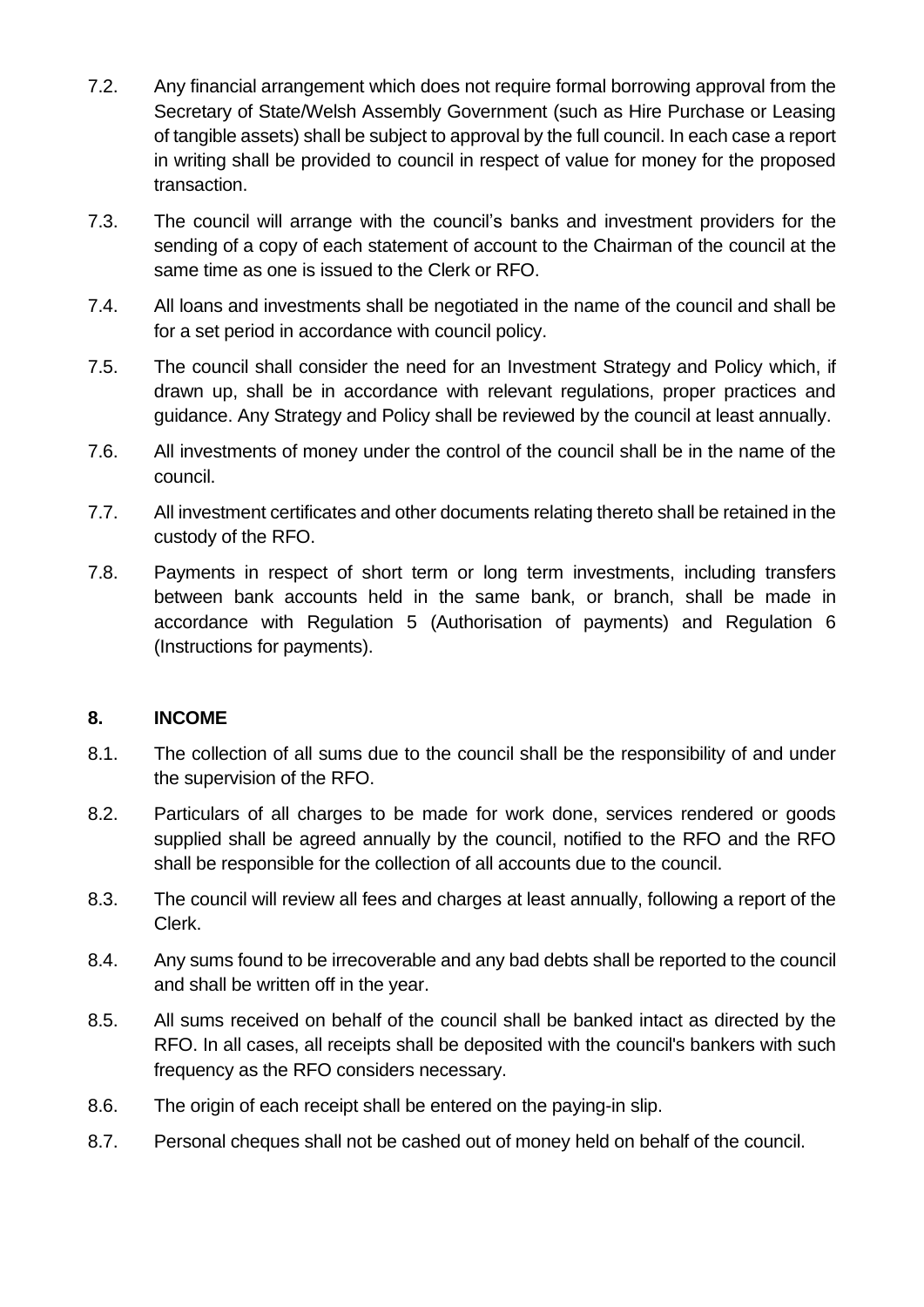- 8.8. The RFO shall promptly complete any VAT Return that is required. Any repayment claim due in accordance with VAT Act 1994 section 33 shall be made at least annually coinciding with the financial year end.
- 8.9. Where any significant sums of cash are regularly received by the council, the RFO shall take such steps as are agreed by the council to ensure that more than one person is present when the cash is counted in the first instance, that there is a reconciliation to some form of control such as ticket issues, and that appropriate care is taken in the security and safety of individuals banking such cash.
- 8.10. [Any income arising which is the property of a charitable trust shall be paid into a charitable bank account. Instructions for the payment of funds due from the charitable trust to the council (to meet expenditure already incurred by the authority) will be given by the Managing Trustees of the charity meeting separately from any council meeting (see also Regulation 16 below)].

#### <span id="page-13-0"></span>**9. ORDERS FOR WORK, GOODS AND SERVICES**

- 9.1. An official order, letter or email shall be issued for all work, goods and services over £100 unless a formal contract is to be prepared or an official order would be inappropriate. Copies of orders shall be retained.
- 9.2. Order books shall be controlled by the RFO.
- 9.3. All members and officers are responsible for obtaining value for money at all times. An officer issuing an official order shall ensure as far as reasonable and practicable that the best available terms are obtained in respect of each transaction, usually by obtaining three or more quotations or estimates from appropriate suppliers, subject to any *de minimis* provisions in Regulation 11.1 below.
- 9.4. A member may not issue an official order or make any contract on behalf of the council.
- 9.5. The RFO shall verify the lawful nature of any proposed purchase before the issue of any order, and in the case of new or infrequent purchases or payments, the RFO shall ensure that the statutory authority shall be reported to the meeting at which the order is approved so that the minutes can record the power being used.

#### <span id="page-13-1"></span>**10. CONTRACTS**

- 10.1. Procedures as to contracts are laid down as follows:
	- a. Every contract shall comply with these financial regulations, and no exceptions shall be made otherwise than in an emergency provided that this regulation need not apply to contracts which relate to items (i) to (vi) below:
		- i. for the supply of gas, electricity, water, sewerage and telephone services;
		- ii. for specialist services such as are provided by solicitors, accountants, surveyors and planning consultants;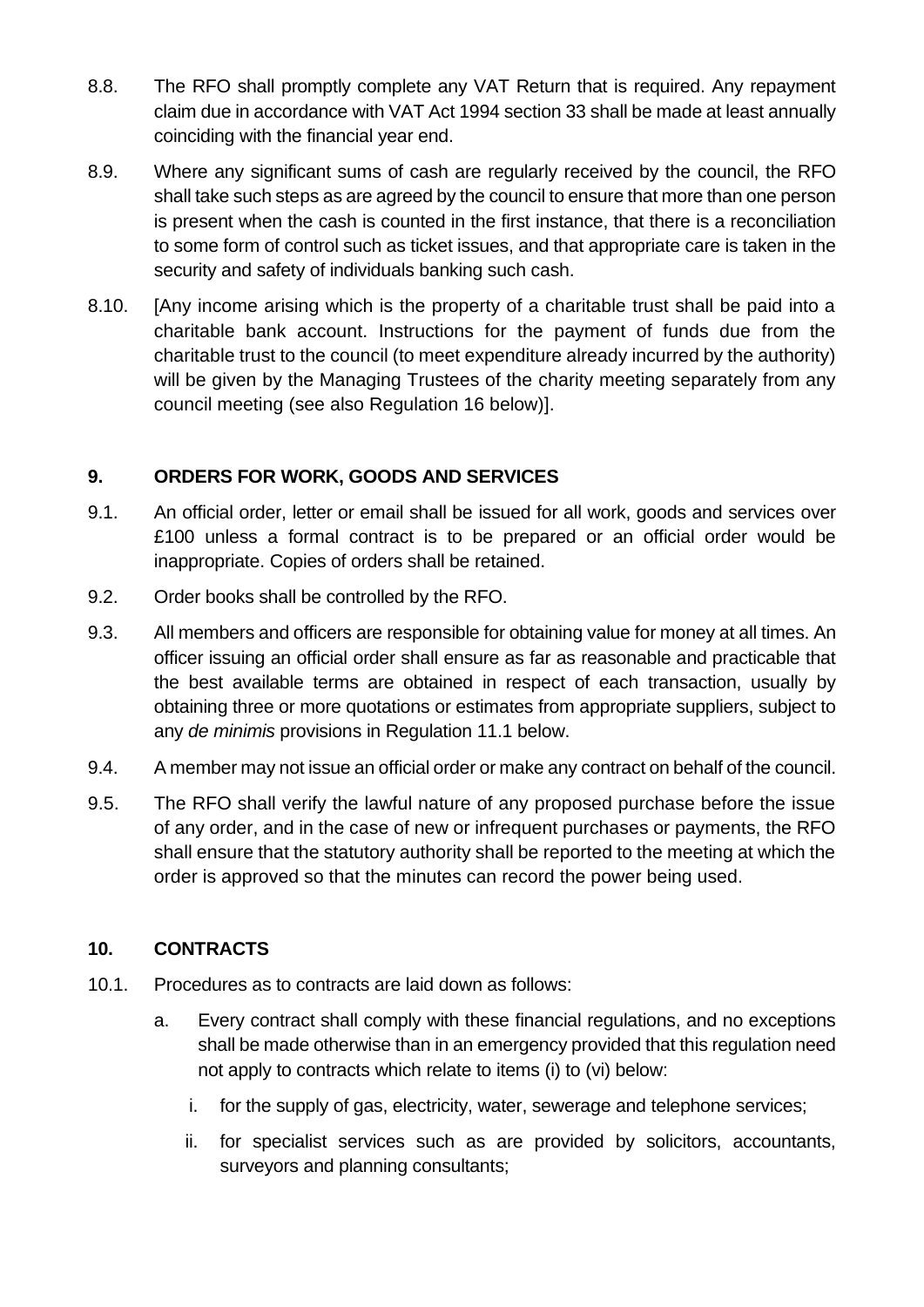- iii. for work to be executed or goods or materials to be supplied which consist of repairs to or parts for existing machinery or equipment or plant;
- iv. for work to be executed or goods or materials to be supplied which constitute an extension of an existing contract by the council;
- v. for additional audit work of the external auditor up to an estimated value of £500 (in excess of this sum the Clerk and RFO shall act after consultation with the Chairman and Vice Chairman of council); and
- vi. for goods or materials proposed to be purchased which are proprietary articles and / or are only sold at a fixed price.
- b. Where the council intends to procure or award a public supply contract, public service contract or public works contract as defined by The Public Contracts Regulations 2015 ("the Regulations") which is valued at £25,000 or more, the council shall comply with the relevant requirements of the Regulations<sup>2</sup>.
- c. The full requirements of The Regulations, as applicable, shall be followed in respect of the tendering and award of a public supply contract, public service contract or public works contractwhich exceed thresholds in The Regulations set by the Public Contracts Directive 2014/24/EU (which may change from time to  $time)^3$ .
- d. When applications are made to waive financial regulations relating to contracts to enable a price to be negotiated without competition the reason shall be embodied in a recommendation to the council.
- e. Such invitation to tender shall state the general nature of the intended contract and the Clerk shall obtain the necessary technical assistance to prepare a specification in appropriate cases. The invitation shall in addition state that tenders must be addressed to the Clerk in the ordinary course of post. Each tendering firm shall be supplied with a specifically marked envelope in which the tender is to be sealed and remain sealed until the prescribed date for opening tenders for that contract.
- f. All sealed tenders shall be opened at the same time on the prescribed date by the Clerk in the presence of at least one member of council.
- g. Any invitation to tender issued under this regulation shall be subject to the details in the Standing Orders and shall refer to the terms of the Bribery Act 2010.
- h. When it is to enter into a contract of less than £25,000 in value for the supply of goods or materials or for the execution of works or specialist services other than such goods, materials, works or specialist services as are excepted as set out in paragraph (a) the Clerk or RFO shall obtain 3 quotations (priced descriptions of the proposed supply); where the value is below £3,000 and above £250, the

<sup>&</sup>lt;sup>2</sup> The Regulations require councils to use the Contracts Finder website to advertise contract opportunities, set out the procedures to be followed in awarding new contracts and to publicise the award of new contracts <sup>3</sup> Thresholds currently applicable are:

a. For public supply and public service contracts 209,000 Euros (£164,176)

b. For public works contracts 5,225,000 Euros (£4,104,394)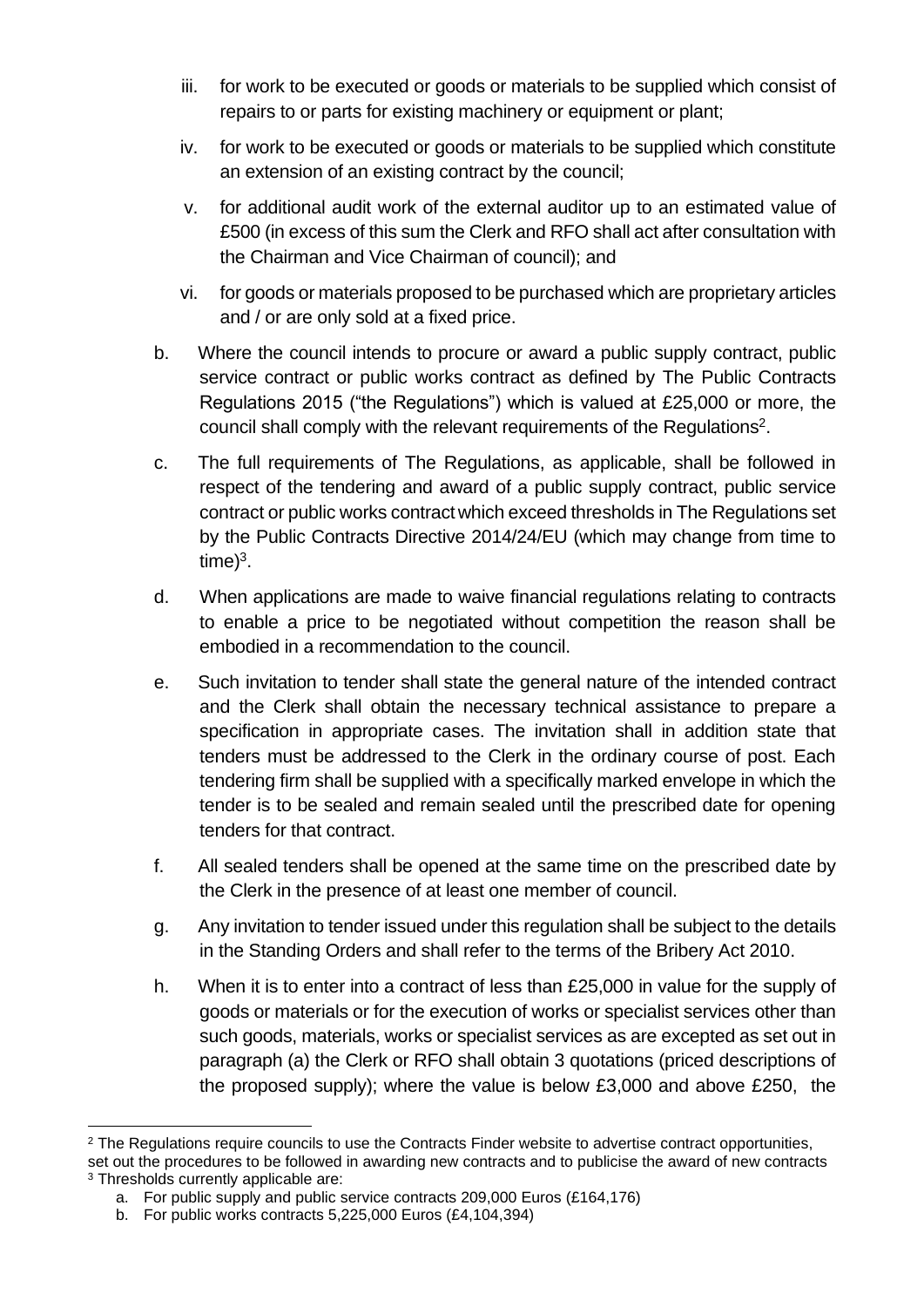Clerk or RFO shall strive to obtain 3 estimates. Otherwise, Regulation 10.3 above shall apply.

- i. The council shall not be obliged to accept the lowest or any tender, quote or estimate.
- j. Should it occur that the council, or duly delegated committee, does not accept any tender, quote or estimate, the work is not allocated and the council requires further pricing, provided that the specification does not change, no person shall be permitted to submit a later tender, estimate or quote who was present when the original decision making process was being undertaken.

# <span id="page-15-0"></span>**11. [PAYMENTS UNDER CONTRACTS FOR BUILDING OR OTHER CONSTRUCTION WORKS (PUBLIC WORKS CONTRACTS)**

- 11.1. Payments on account of the contract sum shall be made within the time specified in the contract by the RFO upon authorised certificates of the architect or other consultants engaged to supervise the contract (subject to any percentage withholding as may be agreed in the particular contract).
- 11.2. Where contracts provide for payment by instalments the RFO shall maintain a record of all such payments. In any case where it is estimated that the total cost of work carried out under a contract, excluding agreed variations, will exceed the contract sum of 5% or more a report shall be submitted to the council.
- 11.3. Any variation to a contract or addition to or omission from a contract must be approved by the council and Clerk to the contractor in writing, the council being informed where the final cost is likely to exceed the financial provision.]

# <span id="page-15-1"></span>**12. [STORES AND EQUIPMENT**

- 12.1. The officer in charge of each section shall be responsible for the care and custody of stores and equipment in that section.
- 12.2. Delivery notes shall be obtained in respect of all goods received into store or otherwise delivered and goods must be checked as to order and quality at the time delivery is made.
- 12.3. Stocks shall be kept at the minimum levels consistent with operational requirements.
- 12.4. The RFO shall be responsible for periodic checks of stocks and stores at least annually.]

# <span id="page-15-2"></span>**13. ASSETS, PROPERTIES AND ESTATES**

13.1. The Clerk shall make appropriate arrangements for the custody of all title deeds and Land Registry Certificates of properties held by the council. The RFO shall ensure a record is maintained of all properties held by the council, recording the location, extent, plan, reference, purchase details, nature of the interest, tenancies granted, rents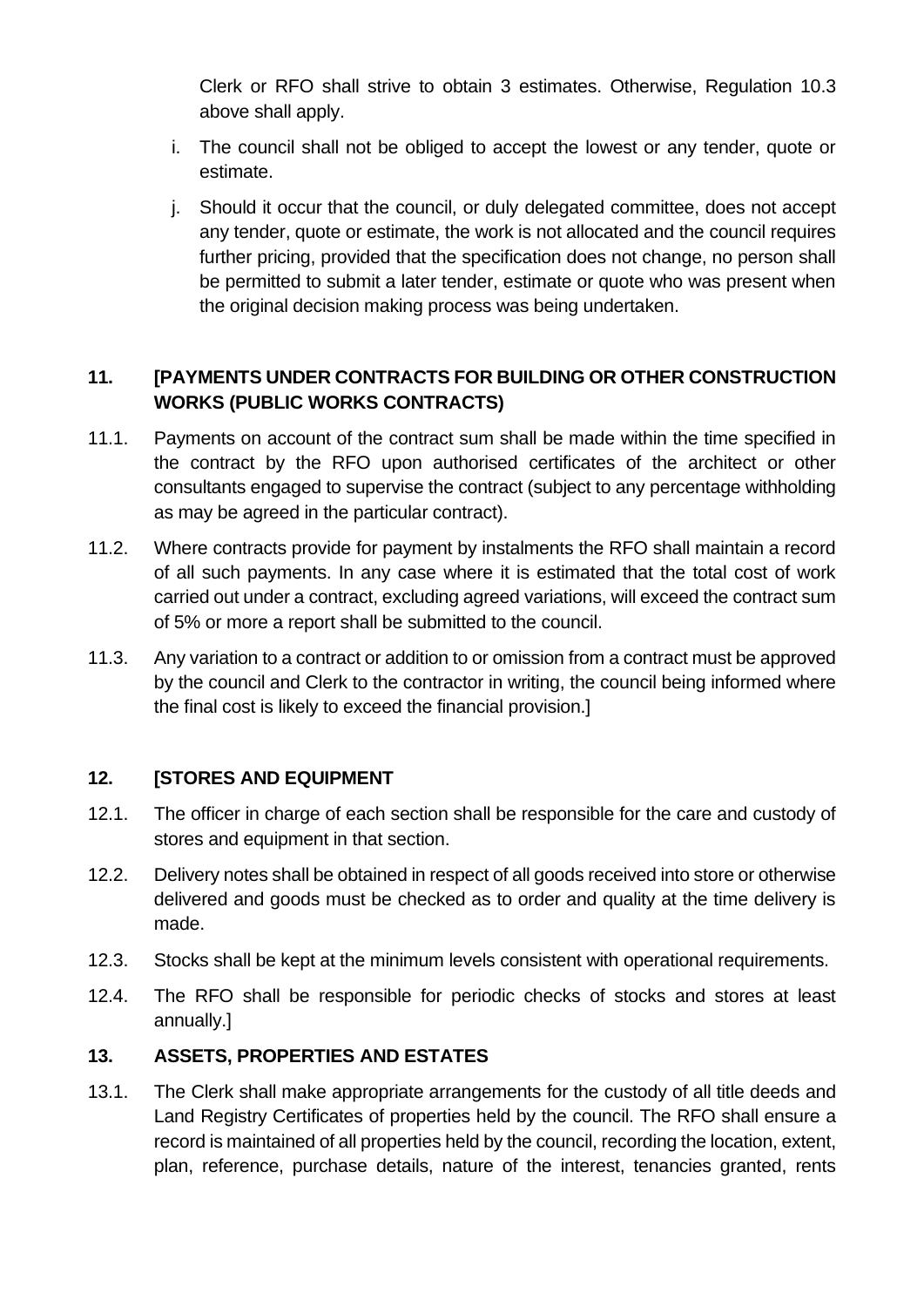payable and purpose for which held in accordance with Accounts and Audit Regulations.

- 13.2. No tangible moveable property shall be purchased or otherwise acquired, sold, leased or otherwise disposed of, without the authority of the council, together with any other consents required by law, save where the estimated value of any one item of tangible movable property does not exceed £250.
- 13.3. No real property (interests in land) shall be sold, leased or otherwise disposed of without the authority of the council, together with any other consents required by law. In each case a report in writing shall be provided to council in respect of valuation and surveyed condition of the property (including matters such as planning permissions and covenants) together with a proper business case (including an adequate level of consultation with the electorate).
- 13.4. No real property (interests in land) shall be purchased or acquired without the authority of the full council. In each case a report in writing shall be provided to council in respect of valuation and surveyed condition of the property (including matters such as planning permissions and covenants) together with a proper business case (including an adequate level of consultation with the electorate).
- 13.5. Subject only to the limit set in Regulation 14.2 above, no tangible moveable property shall be purchased or acquired without the authority of the full council. In each case a report in writing shall be provided to council with a full business case.
- 13.6. The RFO shall ensure that an appropriate and accurate Register of Assets and Investments is kept up to date. The continued existence of tangible assets shown in the Register shall be verified at least annually, possibly in conjunction with a health and safety inspection of assets.

#### <span id="page-16-0"></span>**14. INSURANCE**

- 14.1. Following the annual risk assessment (per Regulation 17), the RFO shall effect all insurances and negotiate all claims on the council's insurers [in consultation with the Clerk].
- 14.2. [The Clerk shall give prompt notification to the RFO of all new risks, properties or vehicles which require to be insured and of any alterations affecting existing insurances.
- 14.3. The RFO shall keep a record of all insurances effected by the council and the property and risks covered thereby and annually review it.
- 14.4. The RFO shall be notified of any loss liability or damage or of any event likely to lead to a claim, and shall report these to council at the next available meeting.
- 14.5. All appropriate members and employees of the council shall be included in a suitable form of security or fidelity guarantee insurance which shall cover the maximum risk exposure as determined annually by the council, or duly delegated committee.